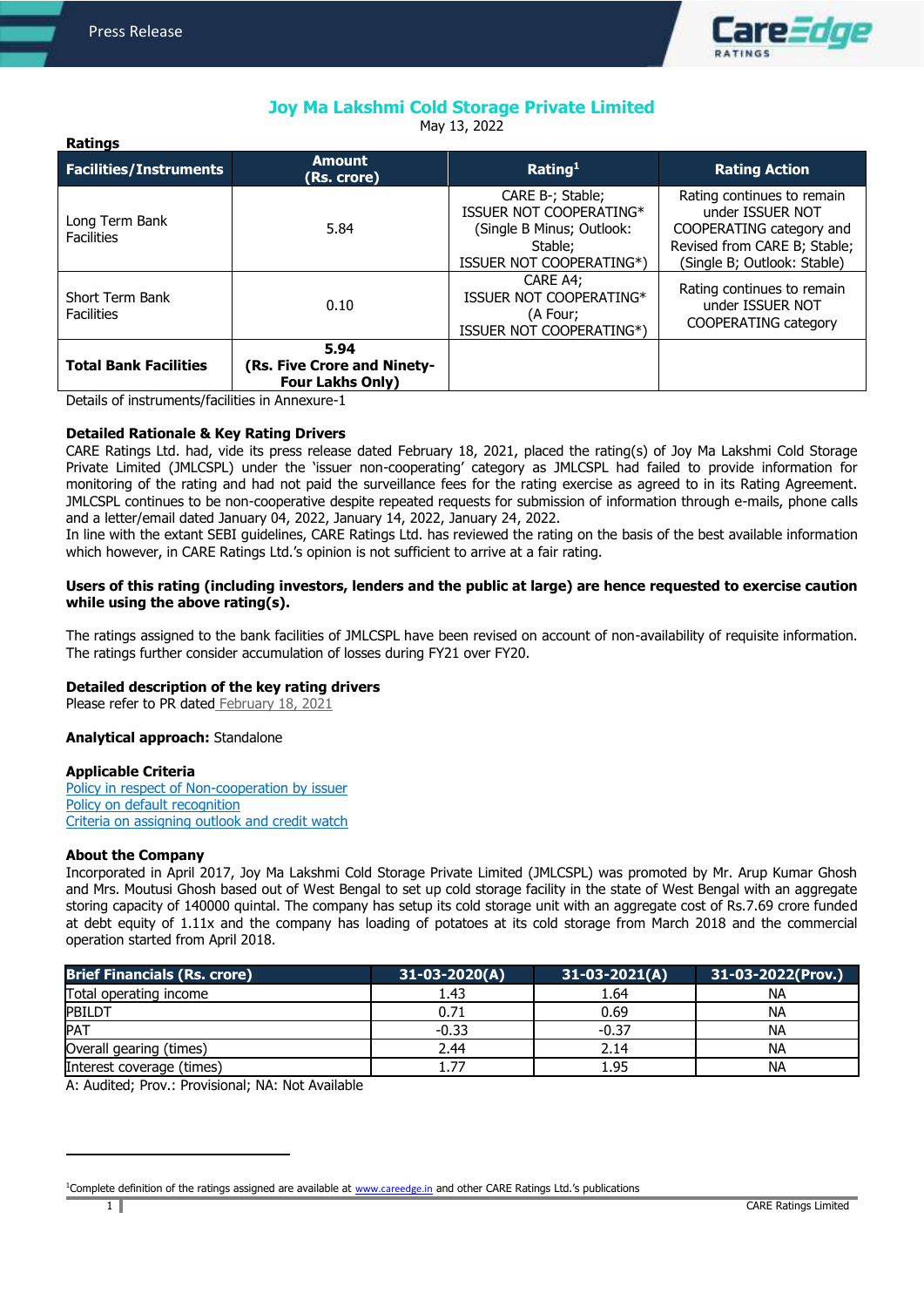ļ



# **Status of non-cooperation with previous CRA:** Not Applicable

**Any other information:** Not Applicable

**Rating History for last three years:** Please refer Annexure-2

**Covenants of rated instrument/facility:** Annexure- 3

## **Complexity level of various instruments rated for this company:** Annexure- 4

#### **Annexure-1: Details of Instruments / Facilities**

| <b>Name of the</b><br><b>Instrument</b>           | <b>ISIN</b> | Date of<br><b>Issuance</b> | <b>Coupon</b><br>Rate    | <b>Maturity</b><br><b>Date</b> | <b>Size of the Issue</b><br>(Rs. crore) | <b>Rating assigned along</b><br>with Rating Outlook |
|---------------------------------------------------|-------------|----------------------------|--------------------------|--------------------------------|-----------------------------------------|-----------------------------------------------------|
| Fund-based - LT-Term<br>Loan                      |             | $\overline{\phantom{a}}$   |                          | March<br>2025                  | 3.34                                    | CARE B-; Stable; ISSUER<br>NOT COOPERATING*         |
| Fund-based - LT-<br><b>Working Capital Limits</b> |             | $\overline{\phantom{a}}$   | $\overline{\phantom{0}}$ |                                | 2.00                                    | CARE B-; Stable; ISSUER<br>NOT COOPERATING*         |
| Fund-based - LT-Cash<br>Credit                    |             |                            |                          |                                | 0.50                                    | CARE B-; Stable; ISSUER<br>NOT COOPERATING*         |
| Non-fund-based - ST-<br><b>Bank Guarantee</b>     |             | $\overline{\phantom{0}}$   |                          |                                | 0.10                                    | CARE A4; ISSUER NOT<br>COOPERATING*                 |

\*Issuer did not cooperate; Based on best available information

#### **Annexure-2: Rating History of last three years**

|                        | <b>Name of</b>                                                    | <b>Current Ratings</b> |                                                        |                                                                       | <b>Rating history</b>                              |                                                       |                                                                                             |                                                                                                                  |
|------------------------|-------------------------------------------------------------------|------------------------|--------------------------------------------------------|-----------------------------------------------------------------------|----------------------------------------------------|-------------------------------------------------------|---------------------------------------------------------------------------------------------|------------------------------------------------------------------------------------------------------------------|
| Sr.<br><b>No</b><br>×. | the<br><b>Instrume</b><br>nt/<br><b>Bank</b><br><b>Facilities</b> | <b>Typ</b><br>e        | <b>Amount</b><br><b>Outstandi</b><br>ng (Rs.<br>crore) | <b>Rating</b>                                                         | Date(s) &<br>Rating(s)<br>assigned in<br>2022-2023 | Date $(s)$ &<br>Rating(s)<br>assigned in<br>2021-2022 | Date(s) $&$<br>Rating(s)<br>assigned in<br>2020-2021                                        | Date( $s$ ) &<br>Rating(s)<br>assigned in 2019-<br>2020                                                          |
| 1                      | Fund-based<br>- LT-Term<br>Loan                                   | <b>LT</b>              | 3.34                                                   | CARE B-;<br>Stable;<br><b>ISSUER NOT</b><br><b>COOPERATI</b><br>$NG*$ |                                                    |                                                       | 1)CARE B;<br>Stable;<br><b>ISSUER NOT</b><br><b>COOPERATIN</b><br>$G^*$<br>$(18-Feb-21)$    | 1) CARE B+; Stable<br>$(27-Jan-20)$<br>2) CARE B+; Stable;<br><b>ISSUER NOT</b><br>COOPERATING*<br>(17-Oct-19)   |
| 2                      | Fund-based<br>$-LT-$<br>Working<br>Capital<br>Limits              | <b>LT</b>              | 2.00                                                   | CARE B-;<br>Stable;<br><b>ISSUER NOT</b><br><b>COOPERATI</b><br>$NG*$ |                                                    |                                                       | 1)CARE B;<br>Stable;<br><b>ISSUER NOT</b><br><b>COOPERATIN</b><br>$G^*$<br>$(18-Feb-21)$    | 1) CARE B+; Stable<br>$(27-Jan-20)$<br>2) CARE B+; Stable;<br><b>ISSUER NOT</b><br>COOPERATING*<br>$(17-Oct-19)$ |
| 3                      | Fund-based<br>- LT-Cash<br>Credit                                 | LT.                    | 0.50                                                   | CARE B-;<br>Stable;<br><b>ISSUER NOT</b><br><b>COOPERATI</b><br>$NG*$ |                                                    |                                                       | $1)$ CARE B;<br>Stable;<br><b>ISSUER NOT</b><br><b>COOPERATIN</b><br>$G^*$<br>$(18-Feb-21)$ | 1)CARE B+; Stable<br>$(27-Jan-20)$<br>2) CARE B+; Stable;<br><b>ISSUER NOT</b><br>COOPERATING*<br>$(17-Cct-19)$  |
| $\overline{4}$         | Non-fund-<br>based - ST-<br>Bank<br>Guarantee                     | <b>ST</b>              | 0.10                                                   | CARE A4;<br><b>ISSUER NOT</b><br><b>COOPERATI</b><br>$NG*$            |                                                    |                                                       | 1)CARE A4;<br><b>ISSUER NOT</b><br><b>COOPERATIN</b><br>$G^*$<br>$(18-Feb-21)$              | 1) CARE A4<br>$(27-Jan-20)$<br>2) CARE A4; ISSUER<br><b>NOT</b><br>COOPERATING*<br>(17-Oct-19)                   |

\*Issuer did not cooperate; Based on best available information

## **Annexure-3: Detailed explanation of covenants of the rated instrument / facilities:** Not Applicable